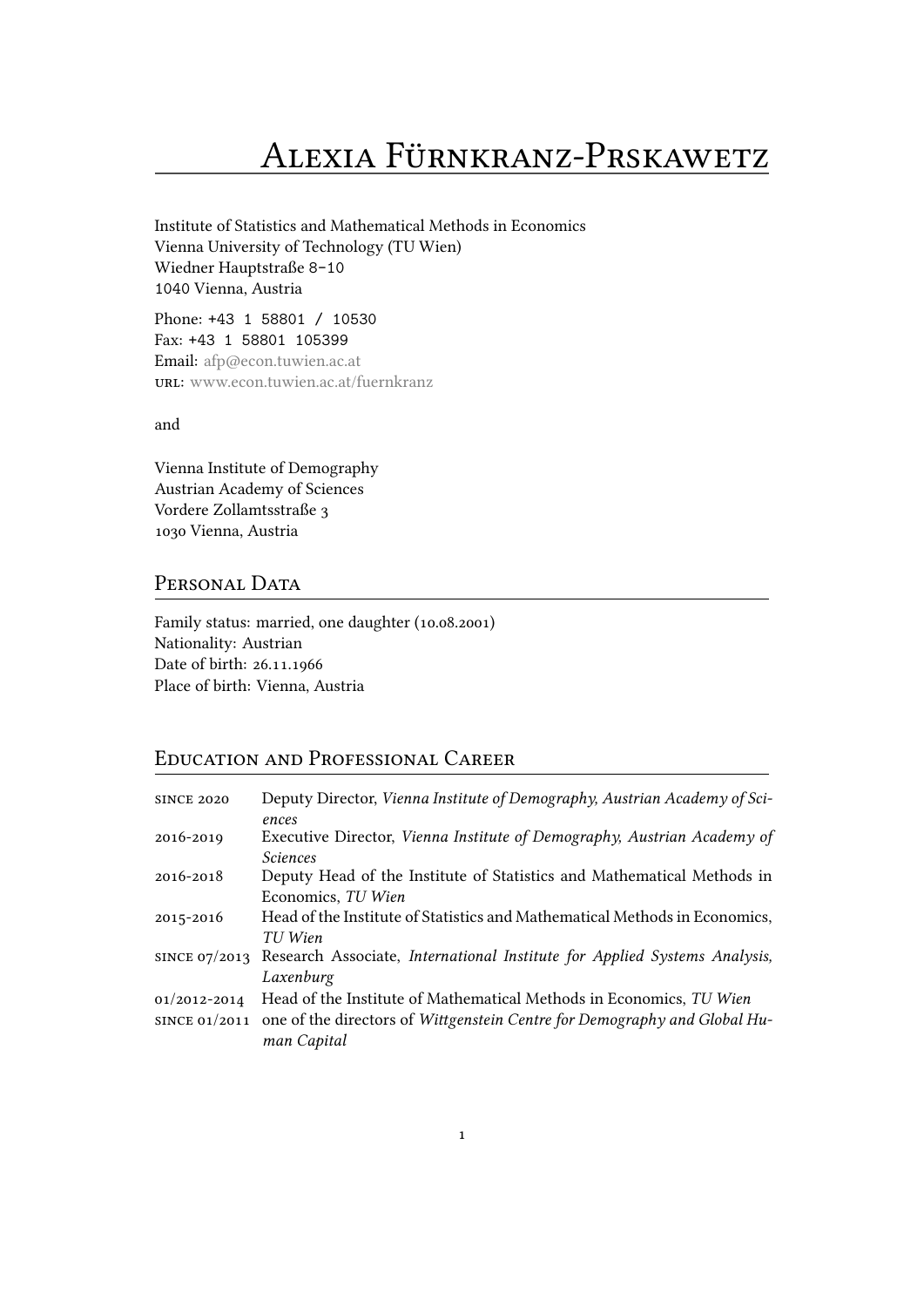|           | SINCE 02/2008 Professor of Mathematical Economics, Institute of Statistics and |
|-----------|--------------------------------------------------------------------------------|
|           | Mathematical Methods in Economics, Research Unit: Economics,<br>TU             |
|           | Wien                                                                           |
| 2003-2015 | Deputy director and Head of Research Group on Population Economics,            |
|           | Vienna Institute of Demography, Austrian Academy of Sciences                   |
| 1998-2003 | Head of Research Group on Population, Economy and Environment $(C_3)$ ,        |
|           | Max Planck Institute for Demographic Research, Rostock                         |
| 1998      | Habilitation, Venia in Population Economics and Applied Econometrics           |
| 1997-1998 | Max Kade Postdoctorate Scholar, Department of Demography, University of        |
|           | California, Berkeley                                                           |
| 1992-1998 | Research Assistant, Institute for Demography, Austrian Academy of Sciences     |
|           | and Institute for Econometrics, Operations Research and Systems Theory, TU     |
|           | Wien                                                                           |
| 1991-1992 | PHD studies in Technical Mathematics, TU Wien                                  |
|           | Completion: December, 18th 1992 (Dr. techn.)                                   |
| 1990-1991 | Fulbright Scholar (Postgraduate Study in Economics), University of Chicago     |
| 1989-1990 | SAP Programing, Elin Austria                                                   |
| 1989      | PHD studies in Technical Mathematics, TU Wien                                  |
| 1984-1989 | Studies of Technical Mathematics applied to Economics, TU Wien                 |
|           | Completion: June, 6th 1989 (Dipl.-Ing.)                                        |
| 1985-1988 | Summer Jobs: Austrian train company (ÖBB), Siemens<br>Austria,                 |
|           | Management Data                                                                |
| 1976-1984 | Bundesrealgymnasium Wien XXII                                                  |
|           | Completion: June, 9th 1984                                                     |
|           |                                                                                |

# AWARDS & SCHOLARSHIPS

Fulbright scholarship (1990-1991, University of Chicago)

Max Kade scholarship (1997-1998, University of California, Berkeley)

Figdor Prize for Law, Social and Economic Sciences, Austrian Academy of Sciences, October 2003

Corresponding Member of the Austrian Academy of Sciences , 2007

Best paper award 2008 of the Faculty of Mathematics and Geoinformation, TU Wien, paper: *"Population aging and future carbon emissions in the United States"*, published in Energy Economics, Elsevier, 30(2008), 642-675.

Full Member of the Austrian Academy of Sciences, 2011

Member of Leopoldina, Nationale Akademie der Wissenschaften, 2015

Member of Academia Europaea, 2022

## **MEMBERSHIPS**

American Economic Association, Nationalökonomische Gesellschaft, Deutsche Gesellschaft für Bevölkerungswissenschaft, European Society of Population Economics, European Association for Population Studies, International Union for the Scientific Study of Population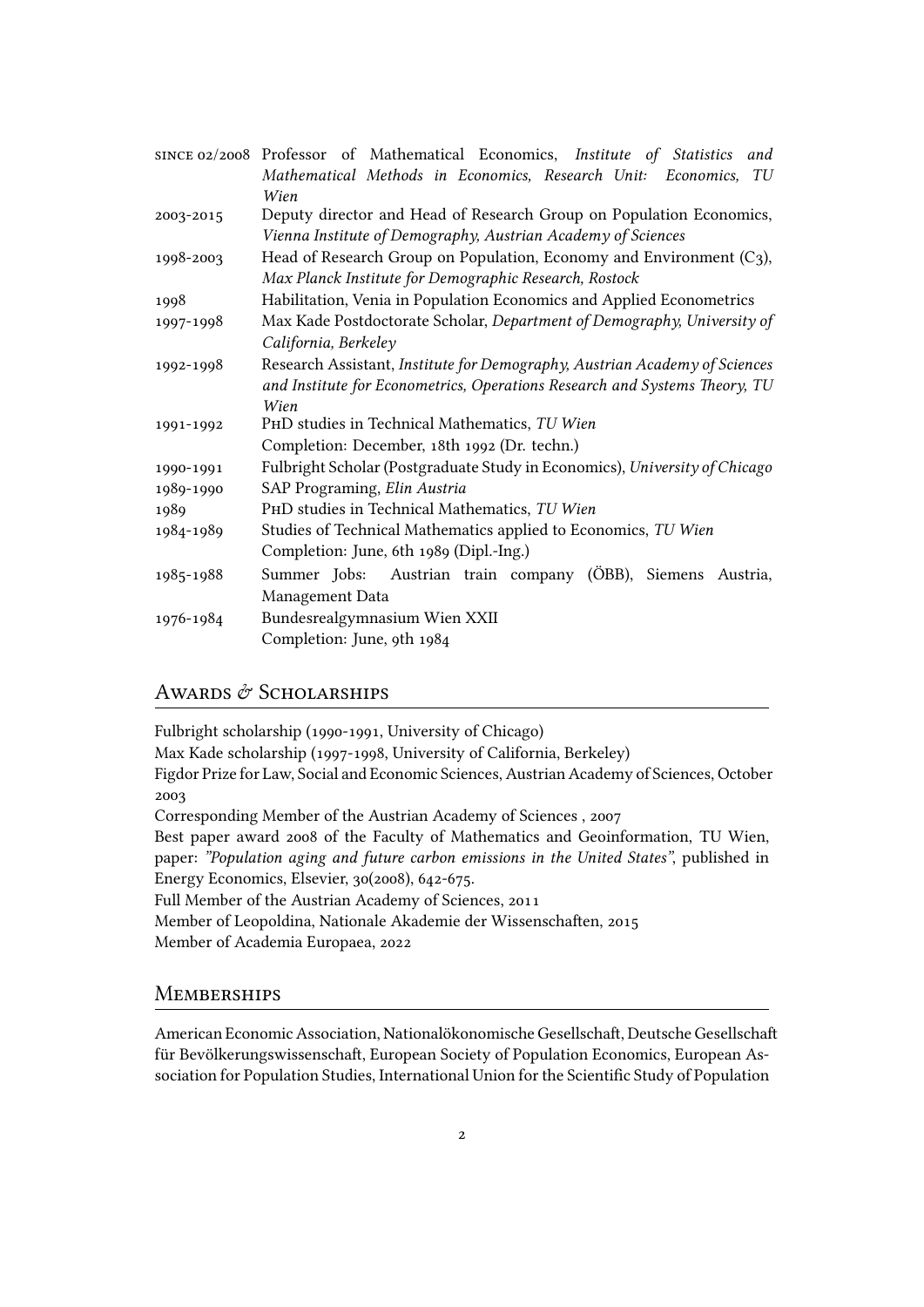(IUSSP), Population Association of America, Verein für Socialpolitik (Bevölkerungsökonomischer Ausschuß)

Vice president, Austrian Economic Association (NOeG), 2021-2022

Expert Committee "Wie geht's Österreich", Statistics Austria, since 2020

Member of board of trustees of "Fonds der Stadt Wien für die Österreichische Akademie der Wissenschaften", since 2021

Member of "Kommission für die Vergabe der Auszeichnung der besten Publikation", ÖAW, Vienna, 2018-2022

Founder member of European Doctoral School of Demographic Research, MPI Rostock

- Member of KIÖS "Commission for interdisciplinary ecological studies", ÖAW, Vienna, 2013–2024
- Member of KMI "Kommission für Migrations- und Integrationsforschung", ÖAW, Vienna, 2012–2024, from 2016–2017 deputy of chairman

Member of the "Kommission für die Verleihung des Dissertationspreis für Migrationsforschung", ÖAW, Vienna until 2022

Fellow World Demographic Association, since 2007

Member of Steering Committee "Rostocker Ring", Max Planck Institute for Demographic Research, Rostock, Germany

- Member of the Board of Governors of the Population Europe Information Centre, Berlin, Germany
- Member of the "Wissenschaftliche Kommission: Demografischer Wandel", Leopoldina. Nationale Akadmie der Wissenschaften, since 2013
- Deputy senator of Austrian members (Adjunktenkreis Österreichs), Leopoldina. Nationale Akadmie der Wissenschaften, since 2016
- Member of the Scientific Advisory Board of the "Population and Policy Database", since 2013
- Member of the Beirat of ECO Austria, since 2014
- Member of the Beirat of Gesellschaft für Zukunftssicherung und Altersvorsorge Denkwerstatt St. Lambrecht, since 2015

Member of Forschungsbeirat RWI Essen, 2015-2019, 2020-2023

Member of Fakultätsrat (Fakultät für Mathematik und Geoinformation) TU Wien, 2016- 2023.

Member (Ersatzmitglied) of Studienkommission Technische Mathematik

Scientific advisory board – ÖPIA (Österreichische Platform für interdisziplinäre Alternsfragen)

PAST MEMBERSHIPS

Member of the board of the Austrian Economic Association (NOeG), 2018-2019

- Member of the FWF Kuratorium (deputy reporter in economics), 2008-2011, 2011-2014, 2014-2017
- Member of the IUSSP Panel on Microsimulation and Agent-based Modeling in Demography, 2015-2018

Member of the IUSSP Panel on Impacts of Population Ageing, 2010-2013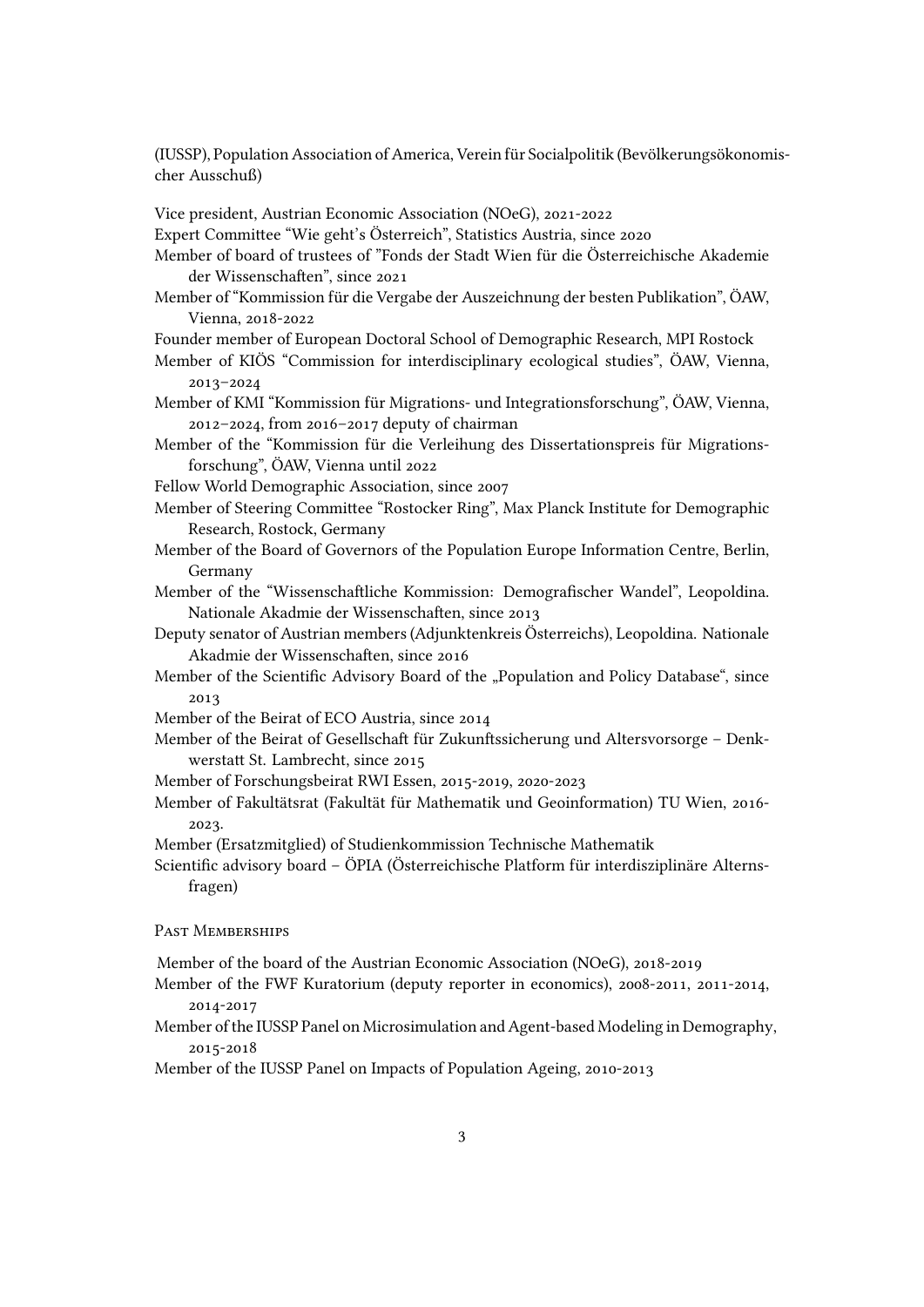- Member of the Scientific Committee of the Research Center "Carlo F. Dondena" Centre for Research on Social Dynamics, Bocconi Universita, Italy, 2007-2009, 2011-2013
- Member (deputy of chairman) of "Beratungskommission für Internationale Wirtschaftsund Finanzpolitik", ÖAW, Vienna, 2012-2015
- Member of the "ad hoc Kommission der Hannes Androsch Stiftung ", ÖAW, Vienna
- Member of the "ad hoc Kommission Qualitätskriterien für wissenschaftliche Publikationen im Bereich der Geistes-, Sozial- und Kulturwissenschaften", ÖAW, Vienna, 2011- 2013
- Member of the "Strategie- und Planungskommission der ÖAW"
- Member of the "Akademierat", ÖAW, Vienna, April 2011
- Elected to represent corresponding members in the official meetings of the Austrian Academy of Sciences
- Member of Senat, TU Wien, 2010-2013
- Member (Ersatzmitglied) of "Arbeitskreis für Gleichbehandlungsfragen", TU Wien, 2010
- Member of Habilitationskommission (Behrens, Schuster, Düring, Templ, Prettner, Schneider, Kühn, Deutsch, Wrzaczek, Nannen, Seidl)
- Member of Berufungskommission ("Geometrische Analysis"-TU Wien,"Discrete and Computational Geometry" – TU Wien,"W3 Professur Demographie" – Universität Rostock, "Applied Statistics" – TU Wien, "Macroeconomics and Digitalization"- WU Wien, "Operations Research"- TU Wien )

## RefeRee FoR

Journal of Demographic Economics (acting as associate editor) Journal of the Economics of Ageing (acting as associate editor) Population and Environment (member of advisory board) Vienna Yearbook of Population Research (acting as associate editor)

Journal of Population Economics, Development Economics, German Economic Review, Metroeconomica, Journal of Economic Growth, Mathematical Population Studies, Population Studies, Ecological Economics, Environmental and Ressource Economics, European Review of Economic History, European Journal of Population

# PROJECT PARTICIPATION

| 2021-2023 Generational satellite accounts (ÖNB)                                      |
|--------------------------------------------------------------------------------------|
| 2002-2005 Households, consumption, and energy use: The role of demographic change    |
| in future U.S. greenhouse gas emissions (Environmental Protection Agency,            |
| USA)                                                                                 |
| 1997-1998 Frontier issues in migration research (FWF)                                |
| 1994-1996 Nonlinear Population Economics (FWF)                                       |
| 1993-1994 Economic impact of immigration in receiving countries (Austrian Academy of |
| Sciences)                                                                            |
| 1992-1993 Escape from the Malthusian Trap (Austrian Academy of Sciences)             |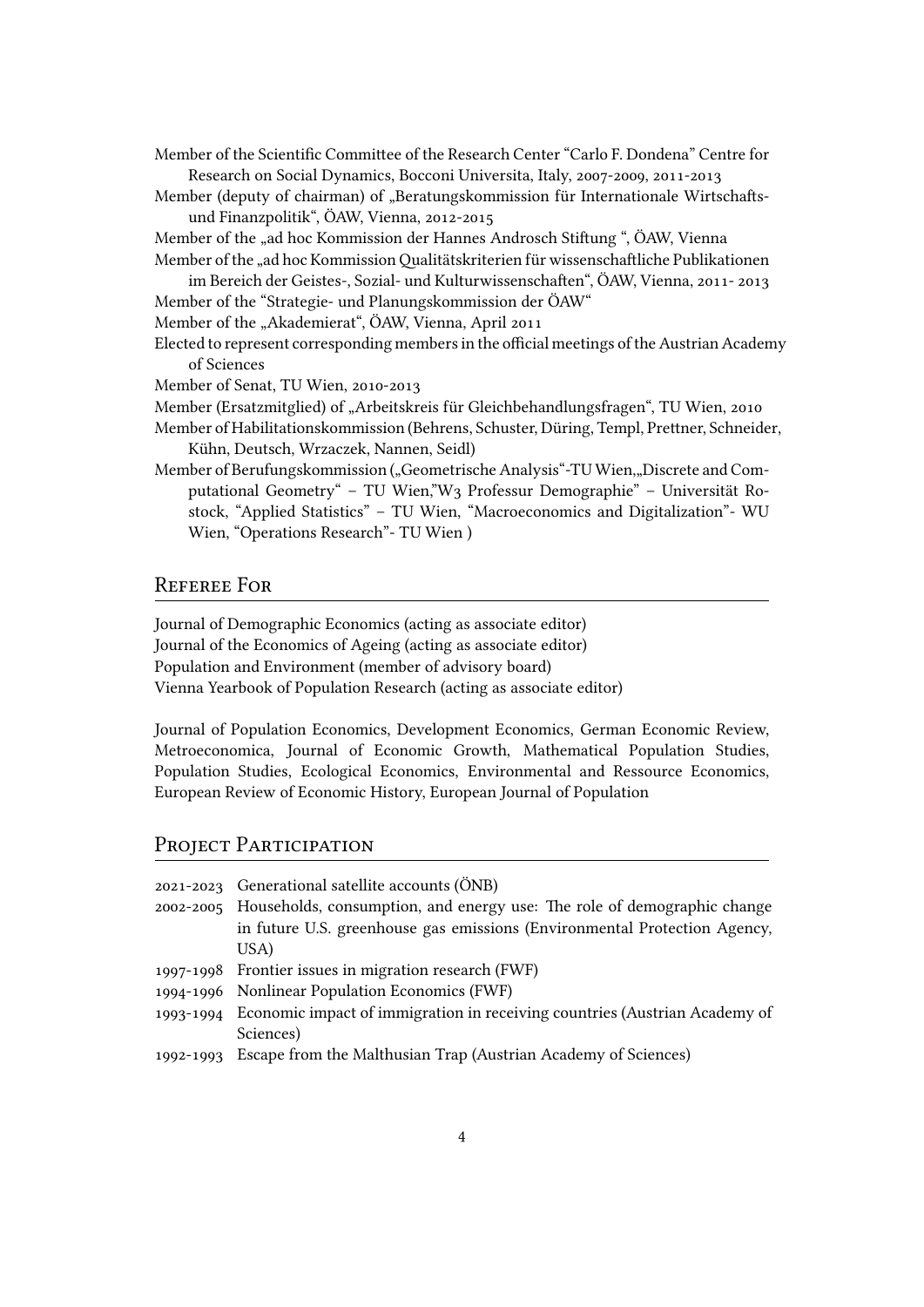# PROJECT AQUISITION

|           | 2018-2020 Social Security Reforms in Heterogeneous Ageing Populations (ÖNB)<br>http://socialsecuritysystems.econ.tuwien.ac.at/                        |
|-----------|-------------------------------------------------------------------------------------------------------------------------------------------------------|
| 2017-2020 | Age-Specific Wellbeing and Transfer Accounts: Evaluating Intergenerational<br>Support - AgeWellAccounts (Joint Programming Initiative "Welfare, well- |
|           | being and demographic Change", acting as project coordinator)                                                                                         |
|           | http://agewell.eu/                                                                                                                                    |
| 2014-2018 | Faculty member of the Vienna Doctoral Programme on Water Resource                                                                                     |
|           | Systems, TU Wien                                                                                                                                      |
| 2014-2017 | Ageing Europe: an application of National Transfer Accounts (NTA) for<br>explaining and projecting trends in public finances (EU, acting as project   |
|           | coordinator)                                                                                                                                          |
|           | http://www.agenta-project.eu/                                                                                                                         |
| 2012-2016 | WWWforEurope - Welfare, Wealth and Work for Europe (EU)                                                                                               |
| 2011      | Wirtschaftskammerpreis 2011 der TU Wien: "Indikatoren für Generationen-                                                                               |
|           | gerechtigkeit und Nachhaltigkeit sozialer Transfersysteme"                                                                                            |
| 2010-2013 | National Transfer Accounts and Intergenerational Redistribution in European                                                                           |
|           | Institutional Settings (FWF)                                                                                                                          |
| 2009-2011 | Fertilität und gesellschaftliche Entwicklung (Jacobs Foundation)                                                                                      |
| 2009-2011 | Long-run economic perspectives of an ageing society (EU 7th Framework<br>Programme)                                                                   |
| 2008-2011 | Productivity, wages and training in ageing societies (FWF)                                                                                            |
| 2009-2011 | Agglomeration Processes in Ageing Societies (WWTF)                                                                                                    |
| 2006-2007 | Optimale altersspezifische Humankapitalinvestition in einer alternden<br>Gesellschaft. Eine Analyse auf Firmenebene (ÖNB Projekt 11621)               |
| 2006      | The relationship between demographic change and economic growth in                                                                                    |
|           | the EU (EU, Tender VT/2005/035, Various studies on policy implications of                                                                             |
|           | demographic changes in national and community policies)                                                                                               |
| 2005      | Impact of population ageing on innovation and productivity growth in                                                                                  |
|           | Europe (EU, Tender VT/2004/056, Various studies on policy implications of                                                                             |
|           | demographic changes in national and community policies)                                                                                               |
| 2004-2006 | Poverty dynamics and fertility in developing countries (ESF Programms:                                                                                |
|           | European Collaborative Research Projects in the Social Sciences)                                                                                      |

# LECTURES & SEMINARS

### Vienna UniveRsity of Technology

- since 2008 Introduction to economics, Topics in economic modeling, Advanced topics in macroeconomics, Microeconomics, Dynamic Macroeconomics, Environmental and Population Economics
- 1994-2002 Population economics, Operations Research I  $\mathcal C$  II, Methods of demography, Seminar on population modeling and simulation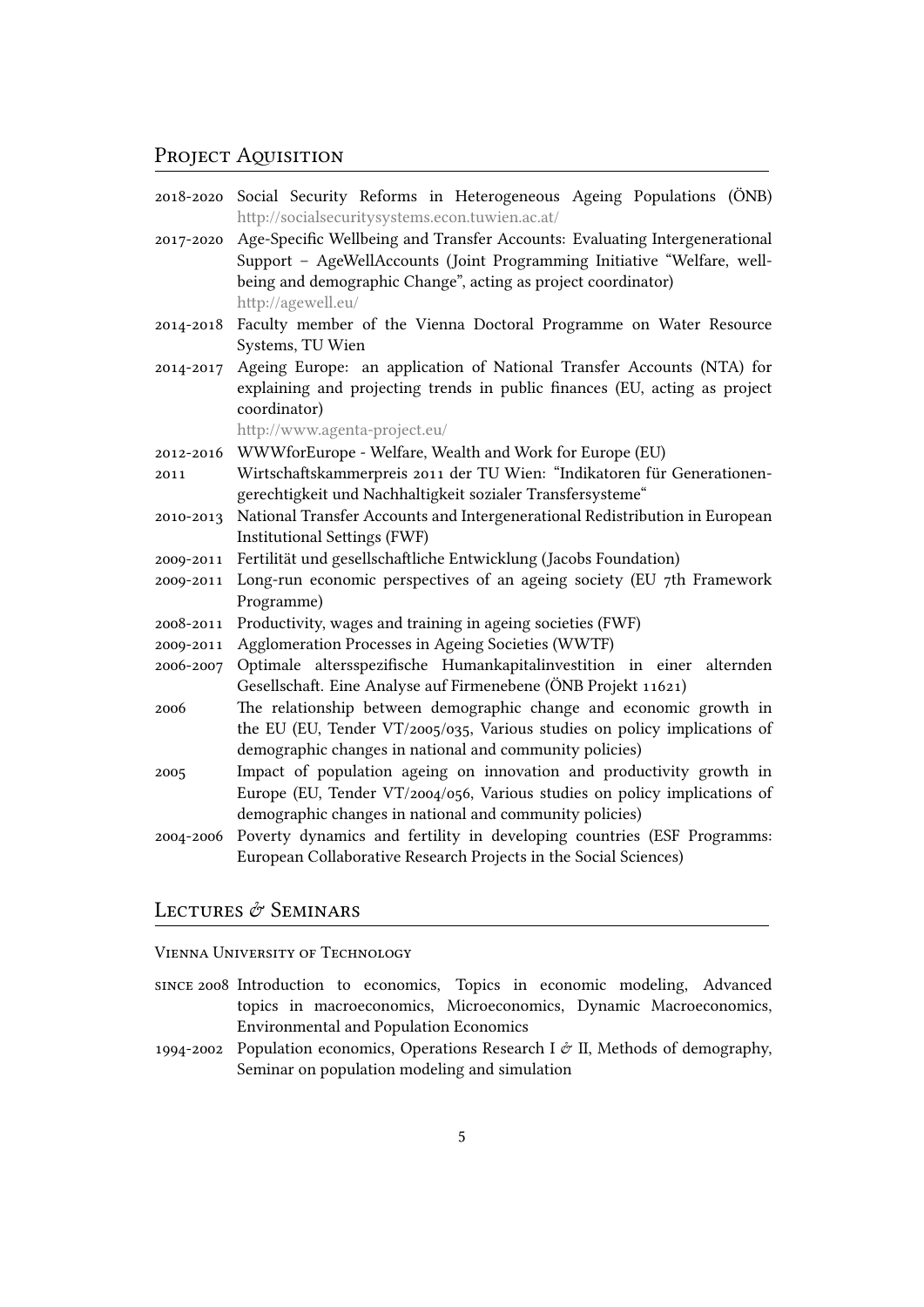#### Diplomatic Academy of Vienna

since 2008 Economic consequences of population ageing

UniveRsity of Vienna (guest pRofessoR at 'Sozial- und WiRtschaftswissenschaftliche FAKULTÄT<sup>'</sup>)

1999-2007 Population economics, Selected topics on the economics of population ageing

UNIVERSITY OF VIENNA (GUEST PROFESSOR AT , INSTITUT FÜR GEOGRAPHIE UND REGIONalfoRschung deR UniveRsitÄt Wien')

2004-2008 Advanced Methods of Demography I  $\mathcal O$  II

MAX PLANCK INSTITUTE FOR DEMOGRAPHIC RESEARCH

2000-2004 Macroeconomic approaches to demography, Economic consequences of population ageing

EUROPEAN DOCTORAL SCHOOL OF DEMOGRAPHY

2005-2014 Population modeling, simulation and forecasting

# ORGANISATION OF WORKSHOPS

- 2019 Demographic Aspects of Human Wellbeing, VID/ÖAW
- 2019 Heterogeneous Dynamic Models of Economic and Population Systems, VID/ÖAW
- 2017 AGENTA Final Conference: Economic Consequences of Population Ageing and Intergenerational Equity, VID/ÖAW
- 2016 Variations on the Themes of Wolfgang Lutz, VID/ÖAW
- 2016 International Workshop on Heterogenous Dynamic Models in Economic and Population Systems, VID/ÖAW, Vienna
- 2015 9th European Workshop on Labour, Health and Education under Demographic Change, VID/ÖAW, Vienna
- 2013 Health, Education and Retirement over the Prolonged Life Cycle, VID/ÖAW, Vienna
- 2013 International Workshop on Heterogenous Dynamic Models of Economic and Population Systems, VID/ÖAW, Vienna
- 2013 8th European workshop on Labour Markets and Demographic Change, VID/ÖAW, Vienna
- 2012 Annual Meeting of the Austrian Economic Association (NOeG 2012) on "The Economics of Ageing", TU Wien
- 2011 6th European Workshop on Labour Markets and Demographic Change, VID/ÖAW, Vienna
- 2010 Workshop on "Optimal Fertility in Ageing Societies" VID/ÖAW, Vienna
- 2010 "1st LEPAS Workshop on The Mechanics of Ageing", VID/ÖAW, Vienna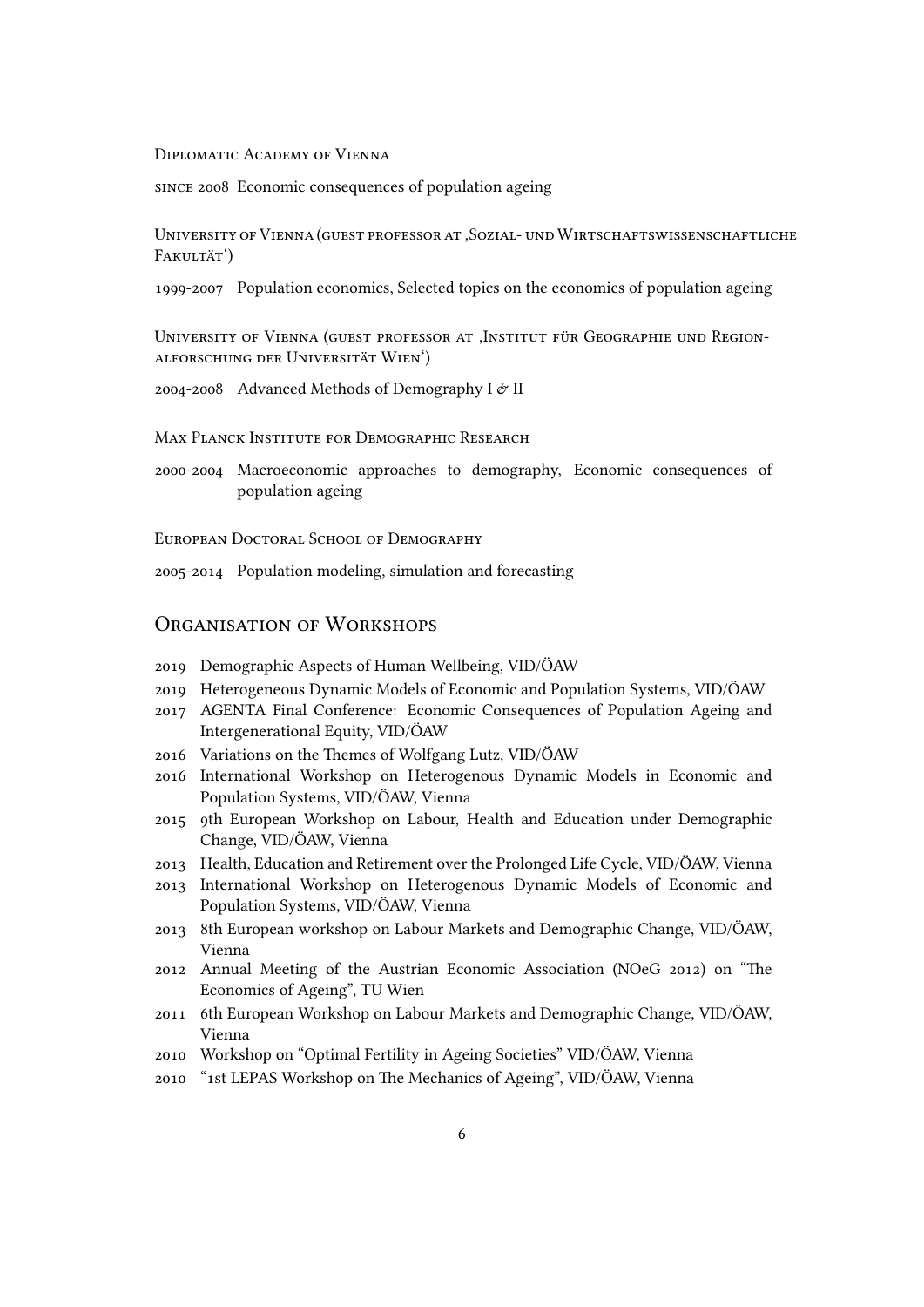- 2010 WWTF Workshop "Agglomeration Processes in Ageing Societies", VID/ÖAW and Institute of Mathematical Methods in Economics, TU Wien
- 2009 International Workshop on Heterogeneous Dynamic Models of Economic and Population Systems, VID/ÖAW and Institute of Mathematical Methods in Economics, TU Wien
- 2009 4th European Workshop on Labour Markets and Demographic Change, VID/ÖAW, Vienna
- 2006 Conference on "Causal Analysis in Population Studies: Concepts, Methods, Applications" , VID/ÖAW, Vienna
- 2006 Workshop on "Microsimulations of demographic change and the labour market", VID/ÖAW, Vienna
- 2005 Workshop on "Population Ageing and Economic Productivity", VID/ÖAW, Vienna
- 2004 Workshop on "Agent-Based Computational Modelling", co-organized with Thomas Fent, Francesco C. Billari and Jürgen Scheffran, VID/ÖAW, Vienna
- 2003 Third Workshop on: Population, Economy and the Environment, MPIDR, Rostock, Germany
- 2002 Demographic-Macroeconomic Modeling, MPIDR, Rostock, Germany
- 2001 Second Workshop on: Population, Economy and the Environment: Modelling and Simulating their Complex Interaction, MPIDR, Rostock, Germany
- 2001 Spatial Aspects of Demography (together with G.Feichtinger), MPIDR, Rostock, Germany
- 2001 Agent Based Computational Demography (together with F.Billari), MPIDR, Rostock, Germany
- 2000 Demographic-Macroeconomic Modeling, MPIDR, Rostock, Germany
- 2000 Second Workshop on Nonlinear Demography (together with H.P.Kohler), MPIDR, Rostock, Germany
- 1999 Population, Economy and the Environment: Modelling and Simulating their Complex Interaction, MPIDR, Rostock, Germany
- 1999 Demographic-Macroeconomic Modeling, MPIDR, Rostock, Germany

## PHD, MASTER'S  $\acute{\sigma}$  Bacherlor's Theses Supervised

#### PHD THESES SUPERVISED

- Michael Freiberger (2022) Optimal prevention and adaptation under risk in health and environmental economics. TU Wien.
- Sonja Spitzer (2020) Health measures and healthcare utilisation in ageing populations: Demographic and economic perspectives. WU Wien.
- Sefa Zeynep Siretioglu Girgin (2018) An Agent-Based Model of Migration Patterns from Turkey to Germany. TU Wien.
- Linda Anita Kuil (2018) Towards a sustainable water future? Understanding the interaction between humans and their environment in response to water scarcity. TU Wien.
- Johanna Grames (2018) Introducing the Economic Decision Framework into Socio-hydrology. TU Wien.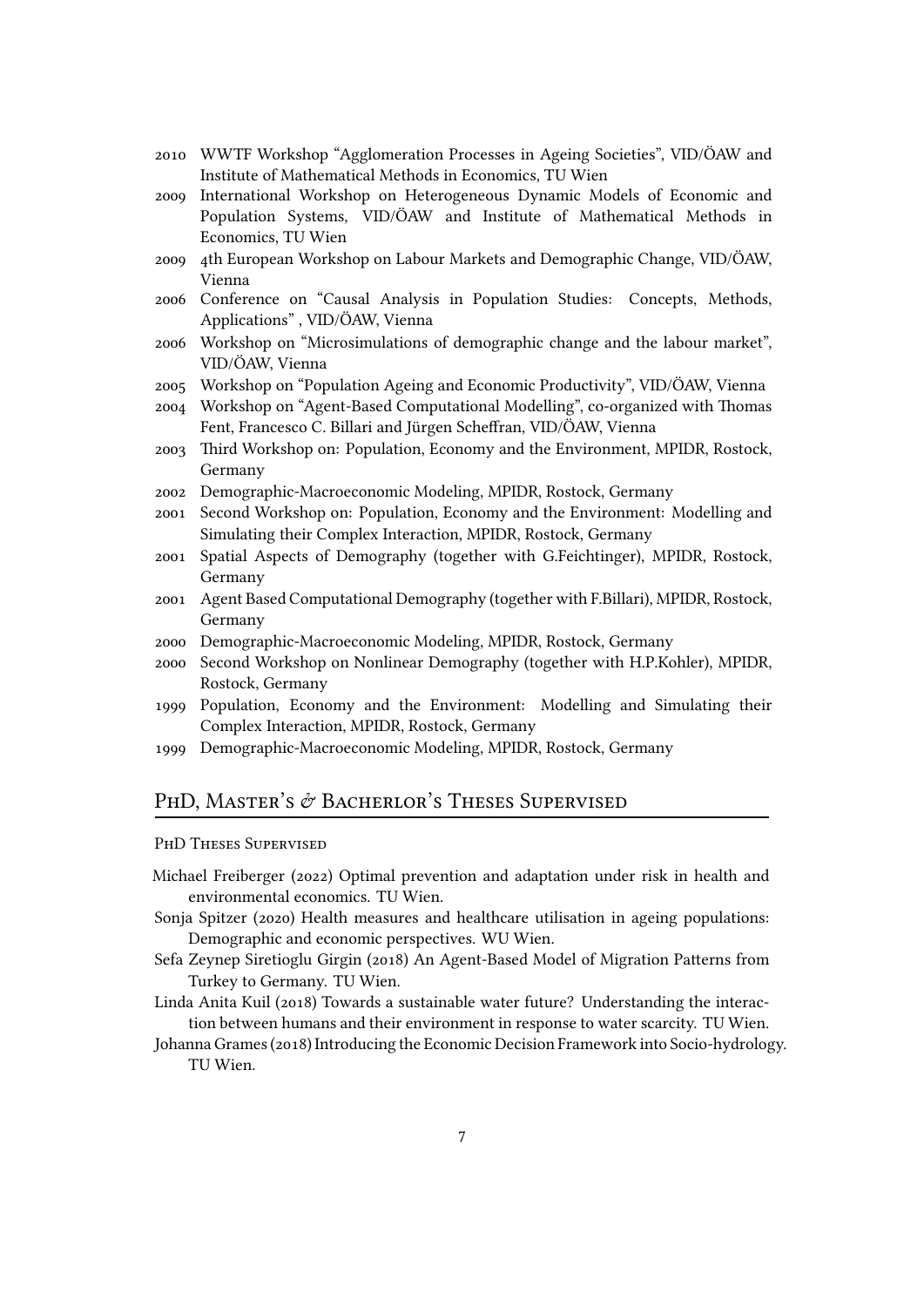- Tanja Istenič (2018) The National Transfer Accounts Analysis of Economic Dependency over the Life Cycle. University of Ljubljana. Member of PhD committee.
- Daniel Croner (2017) Structural Economic Change and the Environment. Decoupling Economic Growth from Natural Resource Use. TU wien.
- Ivan Frankovic (2017) The Rise of Health Expenditres. An analysis of the determinants and implications for the economy and welfare. TU Wien.
- Stelter Robert (2016) Advances in understanding incentives to procreate. Université Catholique de Louvain and University Rostock. Member of PhD committee.
- Sauer Petra (2016) Macro-economic Consequences of Education (In)equality. WU Vienna University of Economics and Business. Member of PhD committee.
- Bertrand Achou (2015) Retirement Behaviours, Housing Demand and Housing Markets: a Dynamic Analysis, l'université Paris 1. Member of PhD committee
- Six Magdalena (2015) Essay on Decisions: The impact of information and discounting. University of Vienna. Member of PhD committee.
- Striessnig Erich (2015) Three effects of education on well-being. Happier Lives, Reduced Societal Aging, Reduced Vulnerability. Wirtschaftsuniversität Wien. Member of PhD committee.
- Elke Moser (2014) Erzeugung erneuerbarer Energie aus saisonal fluktuierendem Angebot und Lerneffekte. TU Wien. Co-supervisor.
- Bernhard Hammer (2014) The Economic Life Course: An Examination Using National Transfer Accounts. TU Wien.
- Elke Loichinger (2012) Europe's Future Human Capital: Population projections by age, sex, education, labor force participation. WU Vienna.
- Inga Freund (2010) Ageing and productivity. An empirical assessment of the ageproductivity pattern at various economic levels. TU Wien.
- Belinda Aparicio Diaz (2010) Agent Based Models on Social Interaction and Demographic Behaviour. TU Wien.
- Johannes Holler (2009) Pension systems, fertility and growth. University of Vienna.
- Jože Sambt (2009) National Transfer Accounts for Slovenia. Faculty of Economics, University of Ljubljana.
- Franz Schwarz (2006) Socioeconomic inequalities in health and mortality in Austria. University of Vienna.
- Barbara Zagaglia (2005) Low fertility and second births. Behavioural evidences from Austria. Università Politecnica Delle Marche, Dipartimento di Economia.
- Vegard Skirbekk (2005) Improving The Sustainability of the Norwegian Public Pensions System through Education Reform - A Study of The Impact of Timing and Duration of Schooling on Fertility and Human Capital and Variations in Productivity over The Life Cycle. Wirtschafts- und Sozialwissenschaftlichen Fakultät, University Rostock. Isabella Buber (2002) Recent Fertility Trends in Austria. TU Wien.
- Maria Dworak (2002) Population Growth, Food Security and Land Degradation: Modeling the Nexus in Sub-Saharan Africa. Institut für Ökonometrie, Operations Research und Systemtheorie, TU Wien.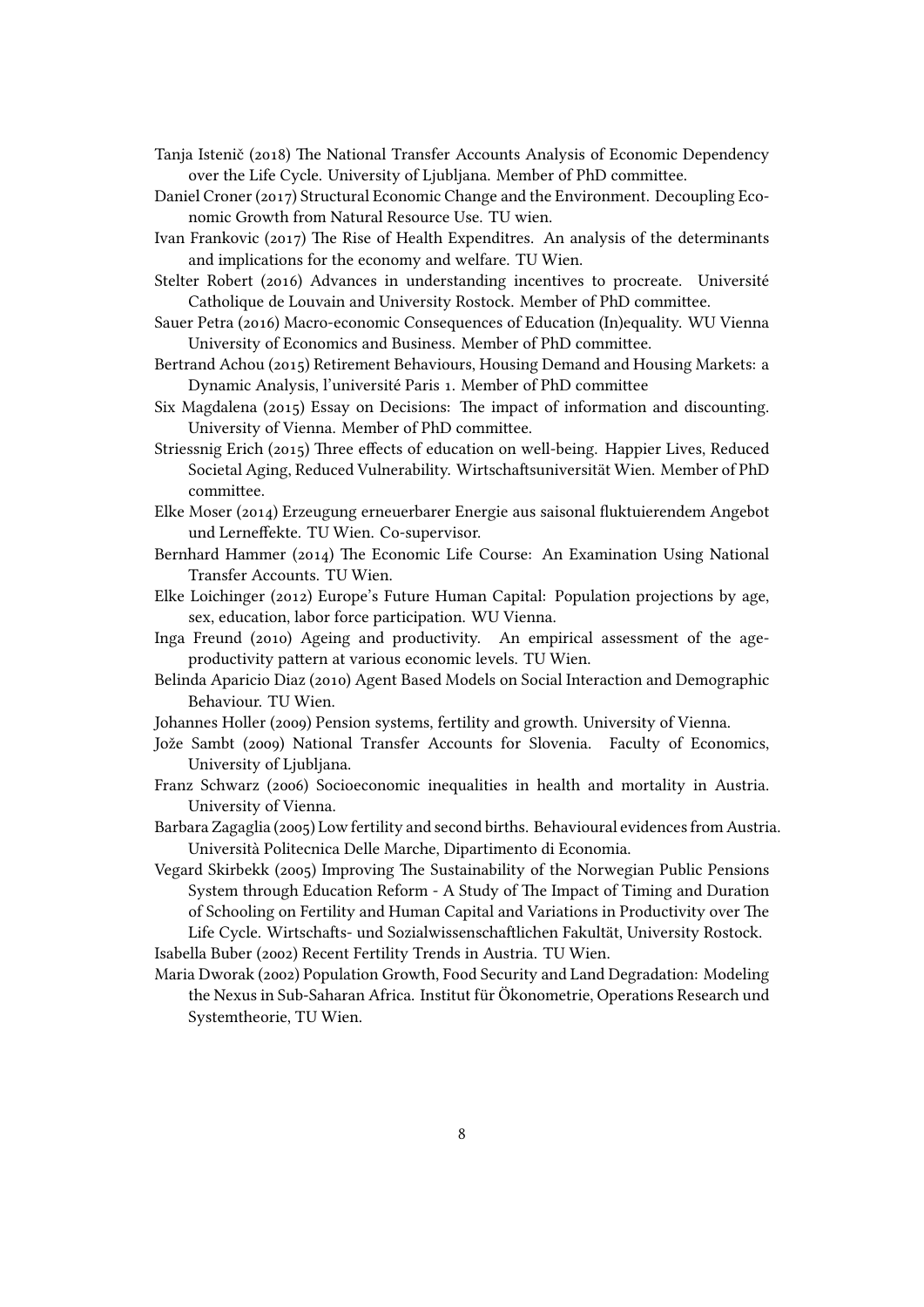MasteRs's Theses SupeRvised

- Hanna Freundl (2021) Pensionssysteme, Kindergeld und demographischer Wandel. TU Wien.
- Viktor Sommer (2021) Analysis of the optimal lockdown during the COVID-19 pandemic based on a SIRD model. TU Wien.
- Karine Navasartian (2021) Simulating the Spread and Containment of COVID-19: An Agent-Based Modelling Approach. TU Wien.
- Alena Chalupka (2019) A Review and Extension of the Health Deficit Model of Optimal Aging. TU Wien.
- Sophie Bachner (2019) Umwelt- und Bevölkerungsdynamiken: Die Tsembaga Gesellschaft und die Osterinsel. TU Wien.
- Thomas Spanningner (2018) The effect of rising longevity on optimal education investment and retirement age. TU Wien.
- Mathias Aigner (2018) Lebenszyklusmodelle der Fertilität. TU Wien.
- Hartmann Ines (2017) Modelle des Pensionsantrittsalters bei demographischen Änderungen. TU Wien.
- Lankisch Clemens (2017) Effects of automation on economic growth and wage development. TU Wien.
- Krobath Raphael (2017) Theoretical approach to the inverse-J-shaped relationship of fertility and economic development. TU Wien.
- Freiberger Michael (2017) Age structured optimal control: An applicaton to optimal human capital investment. TU Wien.
- Hanisch Andreas (2016) Modelling Fertility and Human Capital A Gender Specific Approach. TU Wien.
- Ratheyser Stefan (2016) Nicht-erneuerbare Ressourcen Abbau, Produktion, Konsum und Preisentwicklung in Modellen mit endogenem technologischem Wachstum. TU Wien.
- Peter Frlicka (2015) Development of family policies and their relations to fertility development. Master of Advanced International Studies (M.A.I.S), Diplomatische Akademie, Vienna.
- Sledz Markus (2015) Die Modellierung von Schadstoffemissionen in ökonomischen Wachstumsmodellen. TU Wien.
- Siegfried Langer (2014) Soziohydrology: Conceptualising human-foold interactions. TU Wien. Co-supervisor.
- Lisa Walter (2014) Sozial verantwortliches Investment. Anwendungen in der Umweltökonomie. TU Wien.
- Marie Kletschka (2014) Endogene Erklärungsansätze der Lebenserwartung und Wirtschaftswachstum. TU Wien.
- Sophie Lehner (2014) Modelle der 'Environmental Kuznets Curve'. TU Wien.

Christina Umgeher (2013) Ökonomische Auswirkungen von Epidemien. TU Wien.

Verena Wieser (2013) Soziale Normen und Fertilität. TU Wien.

Johanna Grames (2013) Models of directed technical change. TU Wien.

Martin Kerndler (2013) The twin hypothesis of education and retirement. TU Wien.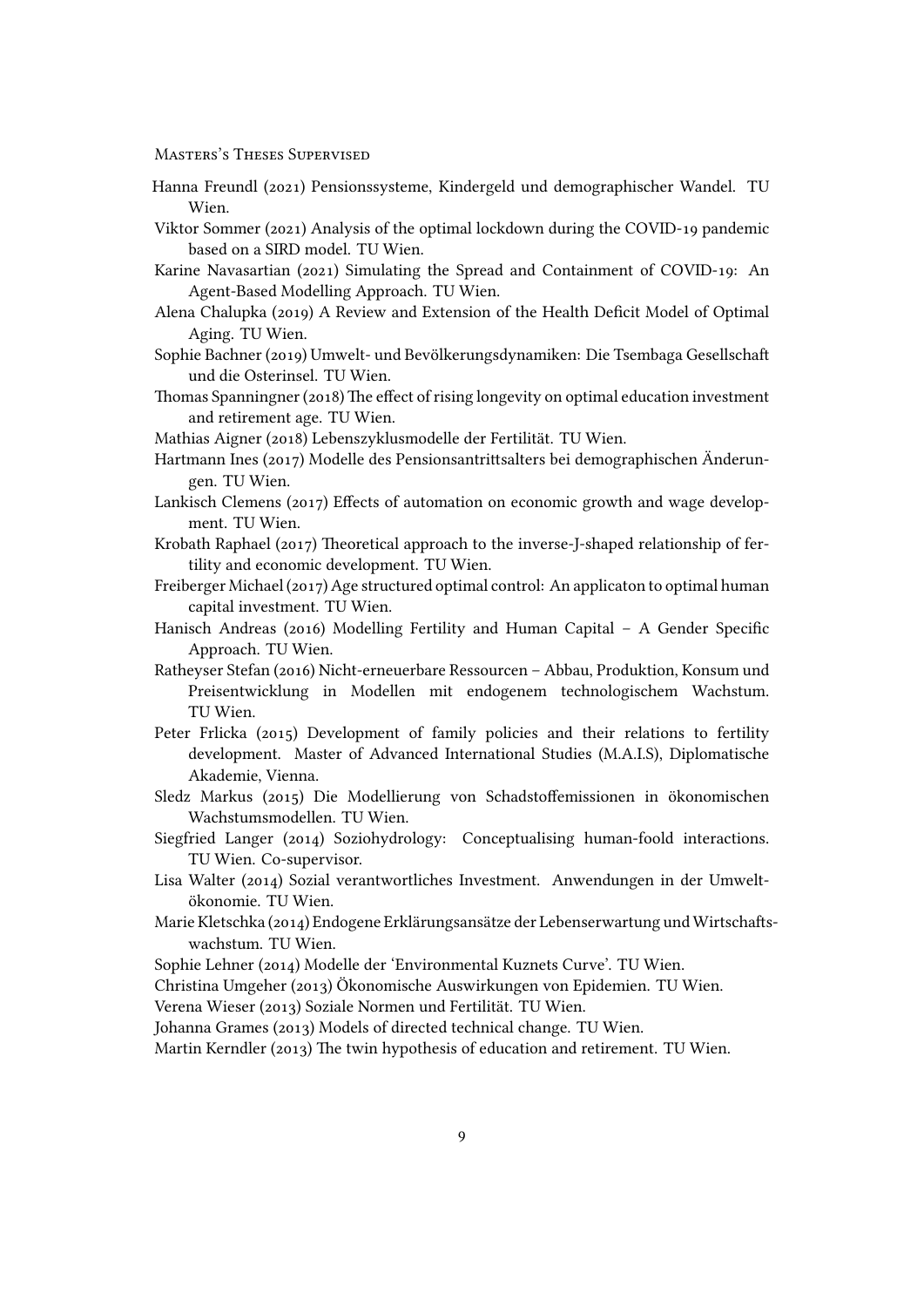- Lisa Maria Neuner (2013) Elderly Migration Across Borders, Master of Advanced International Studies (M.A.I.S), Diplomatische Akademie, Vienna.
- Christoph Walter Mistlbauer (2013) Nichterneuerbare Ressourcen in endogenen Wachstumsmodellen. TU Wien.
- Christoph Mrkvicka (2013) Ökonomische Instrumente der globalen Klimapolitik. Die Theorie des grünen Paradoxons. TU Wien.
- Peter Wirthumer (2012) Optimal control models of sustainable economic and population development. TU Wien.
- Patrick Cassidy (2011) Environmental quality and education in an economic growth model with finitely lived agents. TU Wien.
- Barbara Zucker (2011) The optimal trade-off between green R&D, abatement and emission permits in an environmental economic growth model. TU Wien.
- Christian Schmid (2011) Optimale Kontrolle von Emissionen versus Investitionen in grüne Technologien. TU Wien.
- Alexander Eder (2011) Wirtschaftswachstum, Umwelt und Lebenserwartung. TU Wien.
- Barbara Lugschitz (2011) Ökonomische Modelle der globalen Klimaerwärmung. TU Wien.
- Daniel Huppmann (2010) Strategic Investment Decisions in Crude Oil Production Capacity and the Impact on Future Supply Bottlenecks. TU Wien.
- Michael Geppert (2010) Reformen des Pensionssystems und deren Auswirkungen auf das Arbeitsangebot. TU Wien.
- Sara Mösenbacher (2010) Dynamische Interaktion von erneuerbaren Ressourcen und Bevölkerungswachstum. TU Wien.
- Felix Widmayer (2008) Population structure and capital accumulation: the role of rising longevity on savings. TU Wien.
- Judith Karasek (2007) Kinderwunsch der Österreicherinnen. University of Vienna.
- Alexander Zeuner (2007) Demografie und Pensionen: Zur Modellierung der Nachhaltigkeit umlagefinanzierter Pensionssysteme. University of Vienna.
- Gerard Horvath (2007) Modeling Demographics and Life-Cycle Details in Models of Overlapping Generations. University of Vienna.
- Johannes Micheler (2007) Die Auswirkung demographischer Veränderungen auf die Aktienmärkte. University of Vienna.
- Klaus Prettner (2006) Langfristige Wachstumsmodelle mit endogener Bevölkerungsentwicklung. University of Vienna.
- Magdalena Sebova (2006) On the relation between fertility and female employment over space and time. University of Vienna.
- Inga Freund (2005) Pension systems and endogenous fertility. The importance of family policies to improve welfare. University of Vienna.
- Christian Moll (2005) Intergenerational Transfers unter sich ändernden demographischen und wirtschaftlichen Strukturen. University of Vienna.
- Sibylle Marxgut (2003) Demographic Changes and Rates of Return on Financial Markets: Analysis and Forecast for Selected Developed and Developing Countries. University of Vienna and TU Wien.
- Petra Wächter (2003) Ökonomische Erklärungsansätze zu Fertilität und Frauenerwerbstätigkeit: Ein Vergleich zwischen Österreich und Spanien. University of Vienna.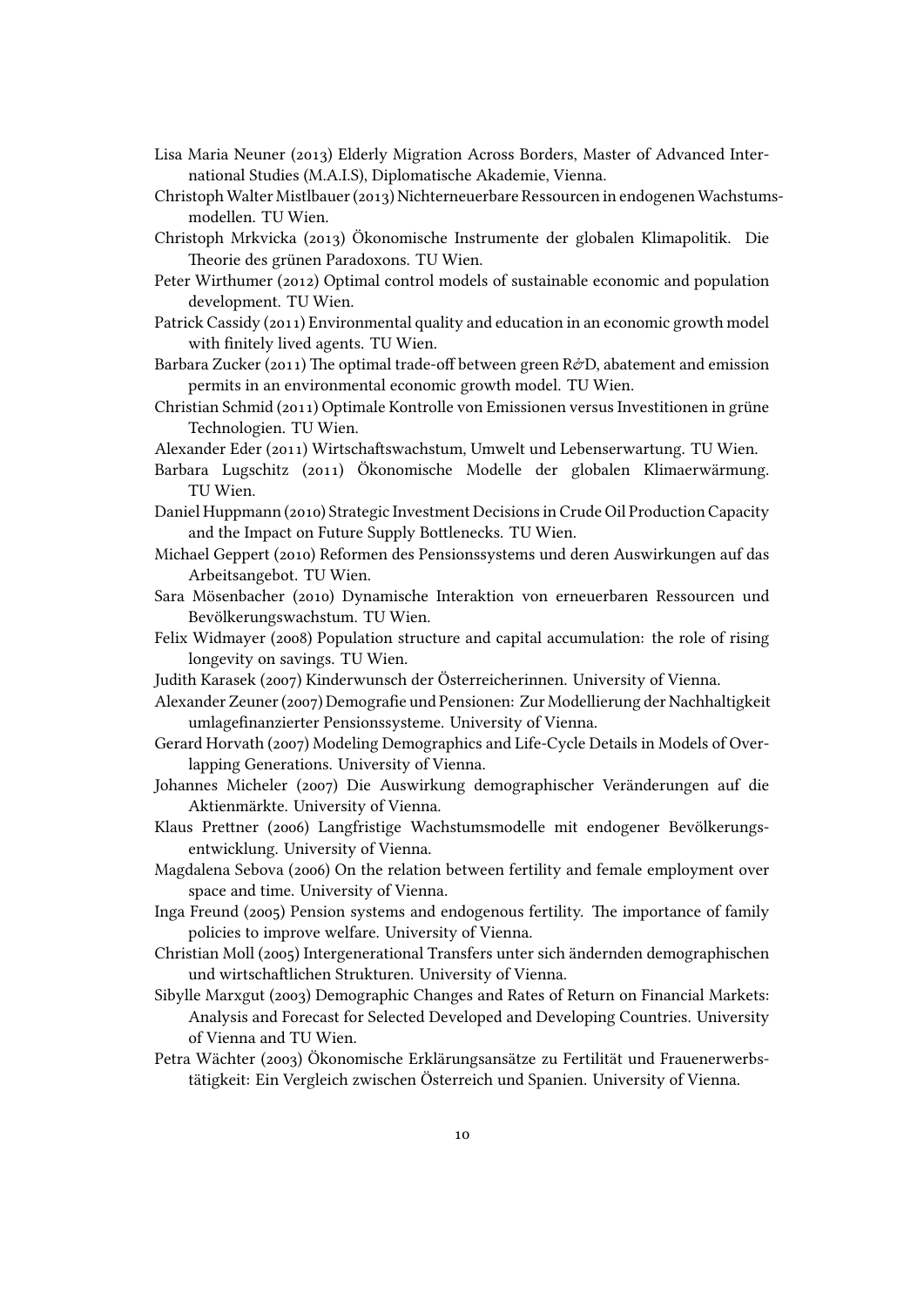BACHELOR'S THESES SUPERVISED

- Lena Torlutter (2022) Modellierung der COVID-19-Pandemie mithilfe des SIR Modells. TU Wien.
- Adrian Drexel (2021) Diskussion einer CO2-Steuer anhand der Arbeiten von Tol (2019) und Nordhaus (2018). TU Wien.
- Sebastian Redl (2020) Redistribution of Pension Systems when Survival and Length of Life vary across Individuals. TU Wien.
- Corina van Dyck (2020) Modeling of infectious diseases with focus on COVID-19. TU Wien.
- Roman Becker (2020) Hyperbolische Diskontierung in umweltökonomischen Modellen. TU Wien.
- Stefani Rivic (2019) Konstruktion einer demographischen und ökonomischen Datenbank für Österreich zwischen 1820 und 2010. TU Wien.
- Tobias Forster (2019) Die optimale Fertilitätsrate Eine ökonomische Analyse. TU Wien.
- Viktor Sommer (2018) Demogrpahic change, educational investment and economic growth. TU Wien.
- Anna Igbeta (2018) A model of endogenous technological and population change in sociohydrology. TU Wien.
- Therese Fehrer (2018) Migration und Ökonomisches Wachstum. TU Wien.
- Annika Held (2017) The role of social norms for population and economic development. TU Wien.
- Florian Wagner (2016) Health expenditures, endogenous lifetime and economic growth. TU Wien.
- Anna Dugan (2015) Modellierung von Gesundheitskapital. TU Wien.
- Eva-Maria Krancan (2015) Bevölkerungsalterung und Aktienmärkte. TU Wien.
- Michael Freiberger (2014) Intertemporale und intergenerationale Umverteilung. TU Wien.
- Ines Hartmann (2014) Optimales Sparen bei steigender Lebenserwartung. Eine Anwendung der Lebenszyklusmodelle. TU Wien.
- Andreas Hanisch (2014) Auswirkungen von demographischen Veränderungen auf Pensionssysteme. TU Wien.
- Clemens Lankisch (2013) NDC-Pensionssysteme. Ein methodischer Ansatz und die praktische Umsetzung in Schweden und Polen. TU Wien.
- Laura Eichblatt (2013) Effekte der Altersstruktur auf makroökonomische Variablen. TU Wien.
- Alexander Wasserburger (2013) Das Solow Modell und eine Erweiterung zur Erklärung der Umwelt-Kuznets-Kurve. TU Wien.
- Marie Kletschka (2013) Lebenserwartung, Arbeitskräfteangebot und langfristiges Wachstum: die Vereinbarkeit von Theorie und Praxis. TU Wien.
- Bernadette Riesner (2013) Pensionssysteme und Auswirkungen steigender Lebenserwartung. TU Wien. (Bachelor)
- Clemens Leitner (2012) Sugarscape Growing Artificial Societies. TU Wien.

Sophie Grünbacher (2012) Nachhaltigkeit der Fiskalpolitik. TU Wien.

Andreas Steinwender (2012) Integrative Gerechtigkeit in Pensionssystemen. TU Wien.